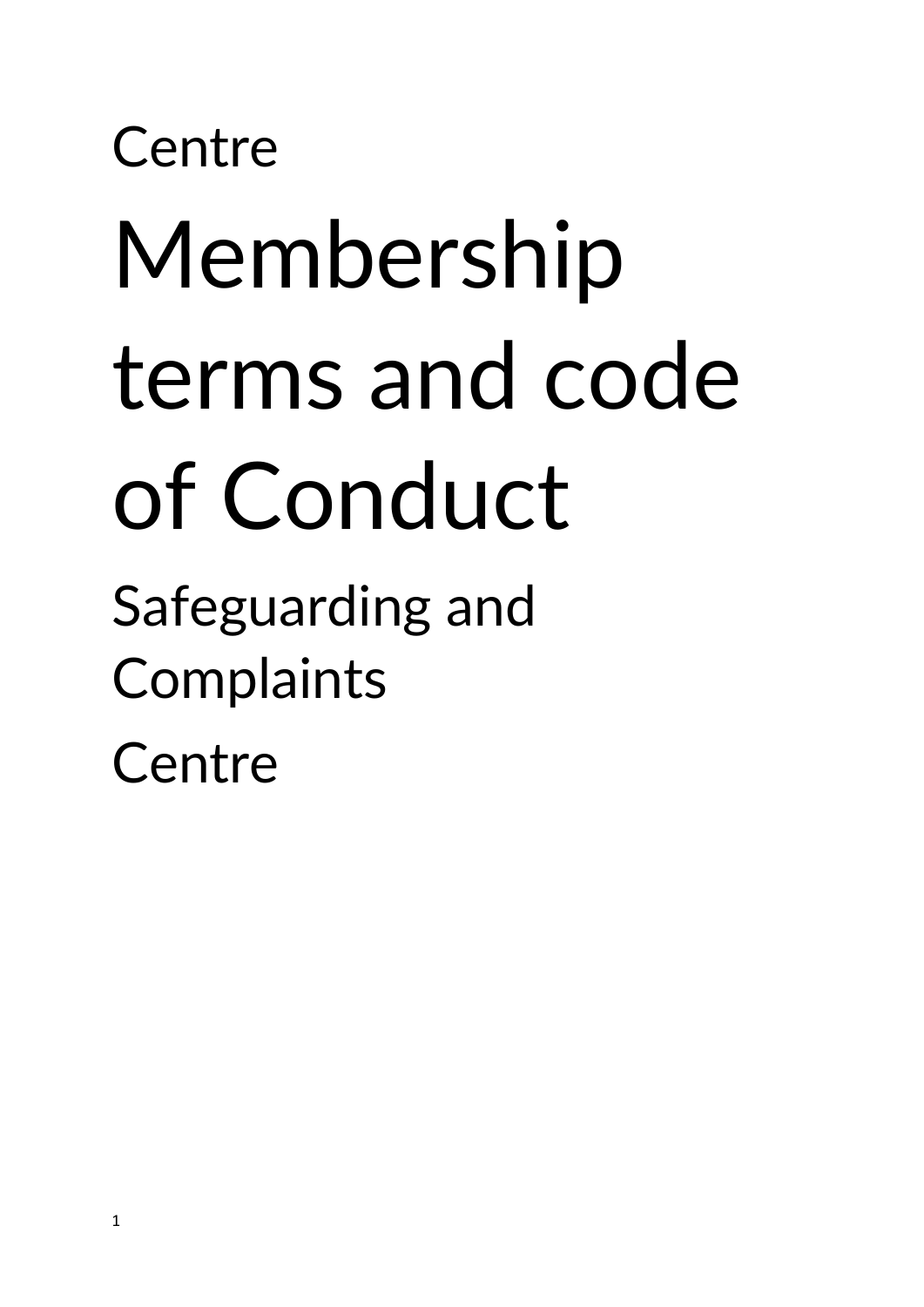**Date these procedures came into effect:** 31/12/2021

**Date these procedures must be updated by:** 01/01/2023

**Written by:** Torrin Wilkins.

**This document sets out:** the terms of being a Centre member, unacceptable behaviour and how to report issues to us.

**Who is covered by this policy?** This policy is applicable to all members of Centre. This includes the: Administration, Spokespeople, Regional/State Chairs and members of Young Centre.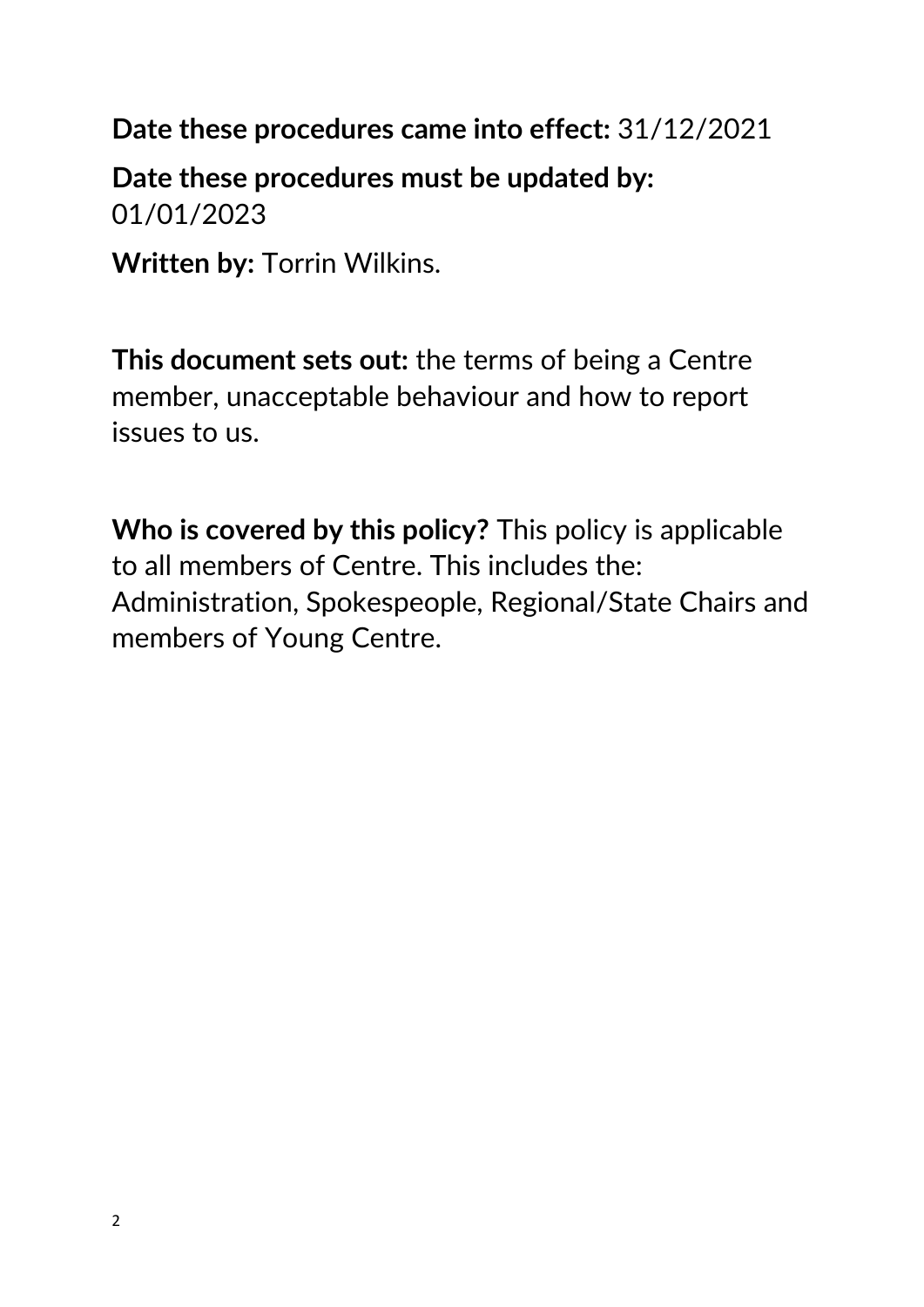# **Membership terms:**

You can be a member of any political party whilst being a member of Centre.

Your rights as a member begin two days after you receive the email confirming your membership.

### **Unacceptable behaviour that should be reported to us includes:**

- Bullying or cyberbullying.
- Harassment.
- Intimidation.
- Violent behaviour.
- Discrimination, bullying or derogatory behaviour based on: age, gender, sex, disabilities, sexual orientation, race, Gender reassignment, Marriage and civil partnerships, religion, pregnancy and maternity or other characteristics.
- Taking photos or videos of members without their consent.
- Breaking GDPR rules.
- Rape.
- Assault by penetration.
- Sexual assault.
- Posting content of a violent nature.
- Physical, emotional, sexual, discriminatory, financial or material and psychological abuse.
- Breaking the law.
- Breaking our safeguarding rules.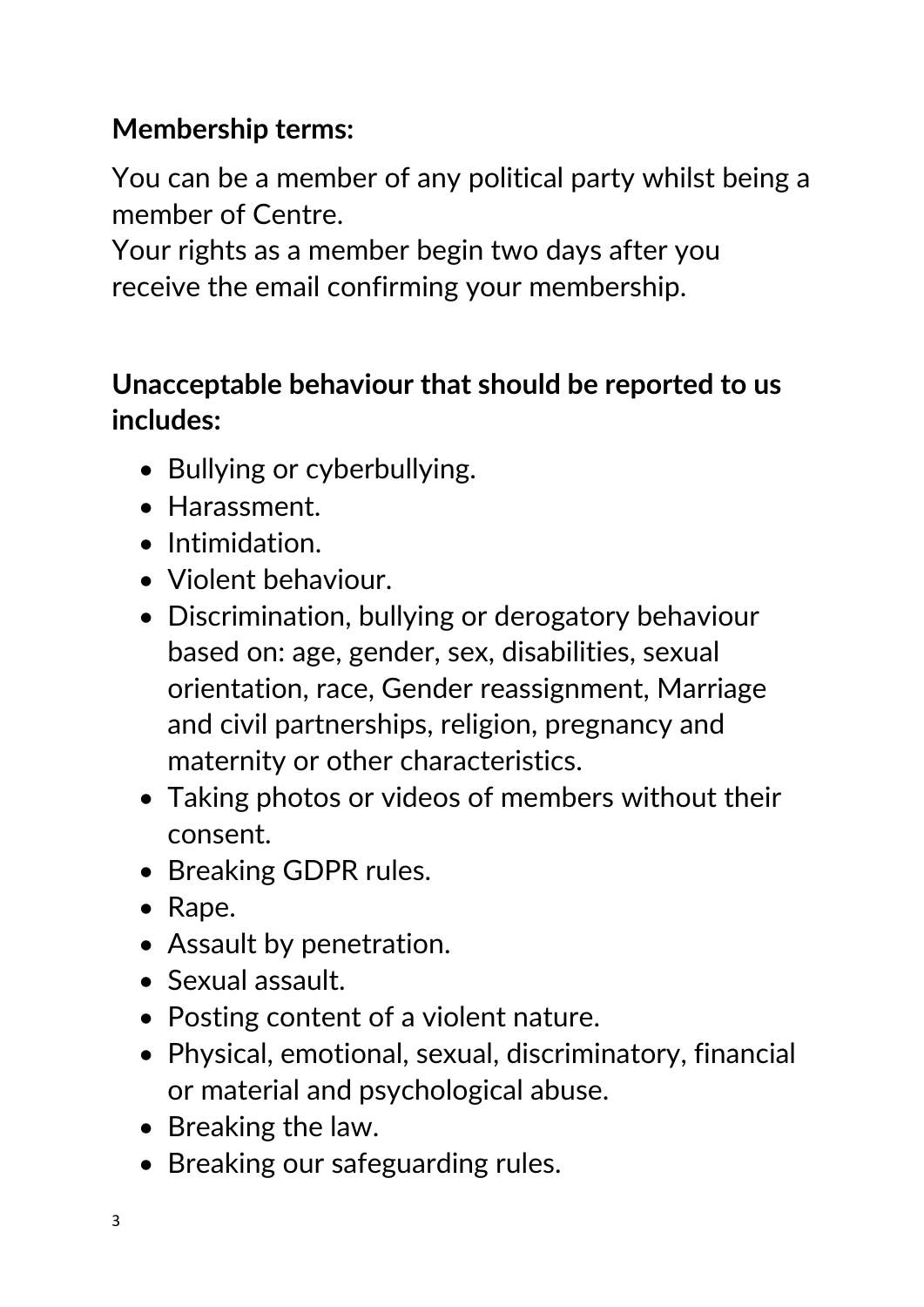- Antisemitism.
- Sending unwanted messages of a sexual nature.
- Drinking during meetings.
- Ableism.
- Defamation/libel.
- Homophobia.
- Islamophobia.
- Racism.
- Sexual harassment.
- Transphobia.
- Conduct on social media or online that breaks any of these rules.
- Using Centre social media accounts for personal purposes rather than their role within Centre.
- Agreeing to partnerships without a vote by the Centre team.
- General unkindness or disrespectful behaviour towards another member of Centre or a member of the public.

#### **Reporting issues to us:**

• Whilst we try to ensure posts by members in our Facebook forum abide by the members code of conduct, we cannot ensure absolutely every post meets our standards. Anything posted by members is not representative of the group as a whole. If you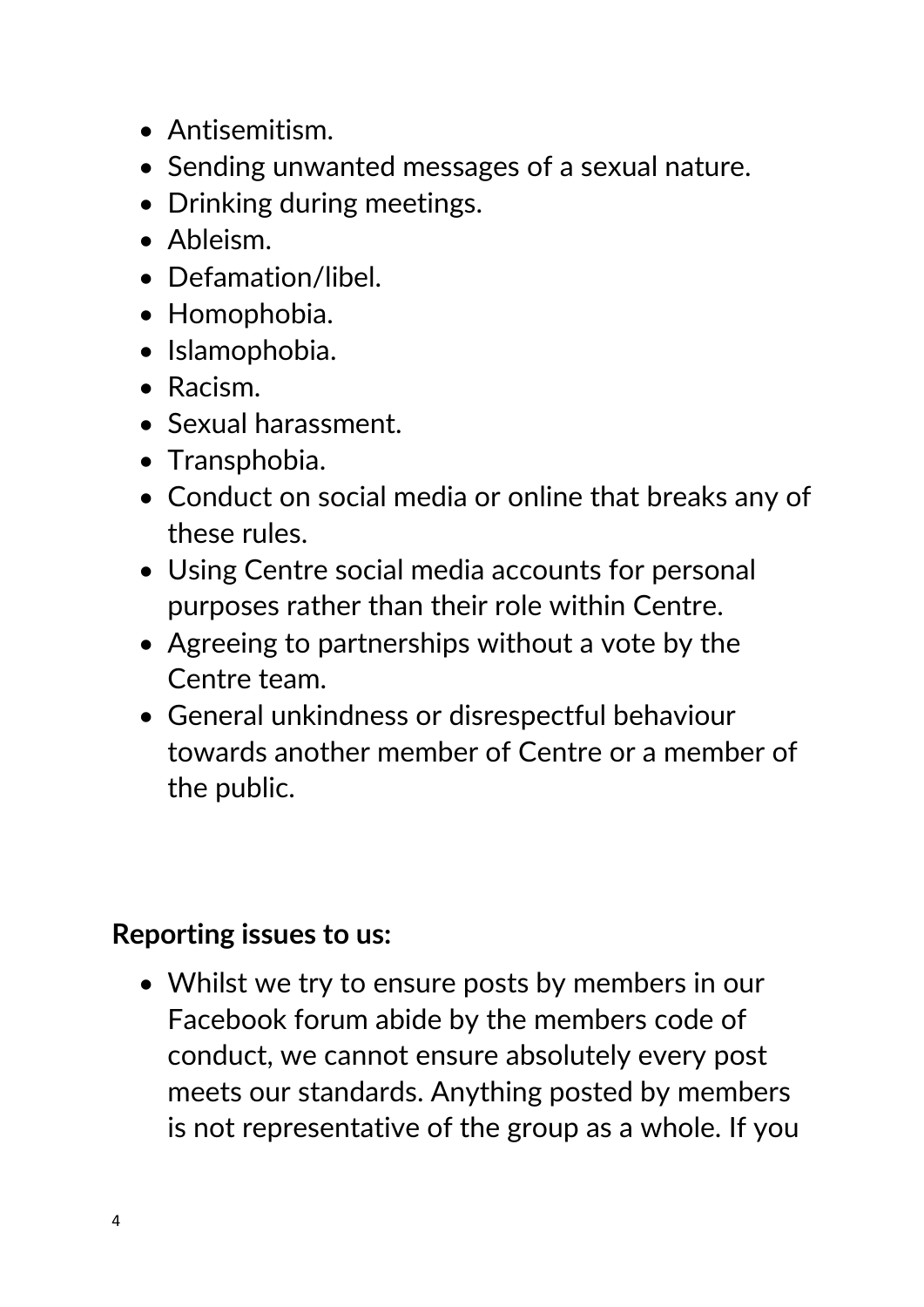spot a post that does not, please use our complaints procedure to submit a complaint.

- For any other issues, please use our complaints procedure or our investigations into minor issues procedure for issues that don't fall under our code of conduct.
- You may also want to report issues to the police alongside any possible complaint.

# **Possible repercussions for breaking this code of conduct or safeguarding rules:**

- You may be reported to us which will trigger the complaints procedure.
- If it is suspected someone has broken the law, the police will be contacted as stated in the complaint's procedure.
- We may contact social care services, especially in relation to safeguarding concerns.